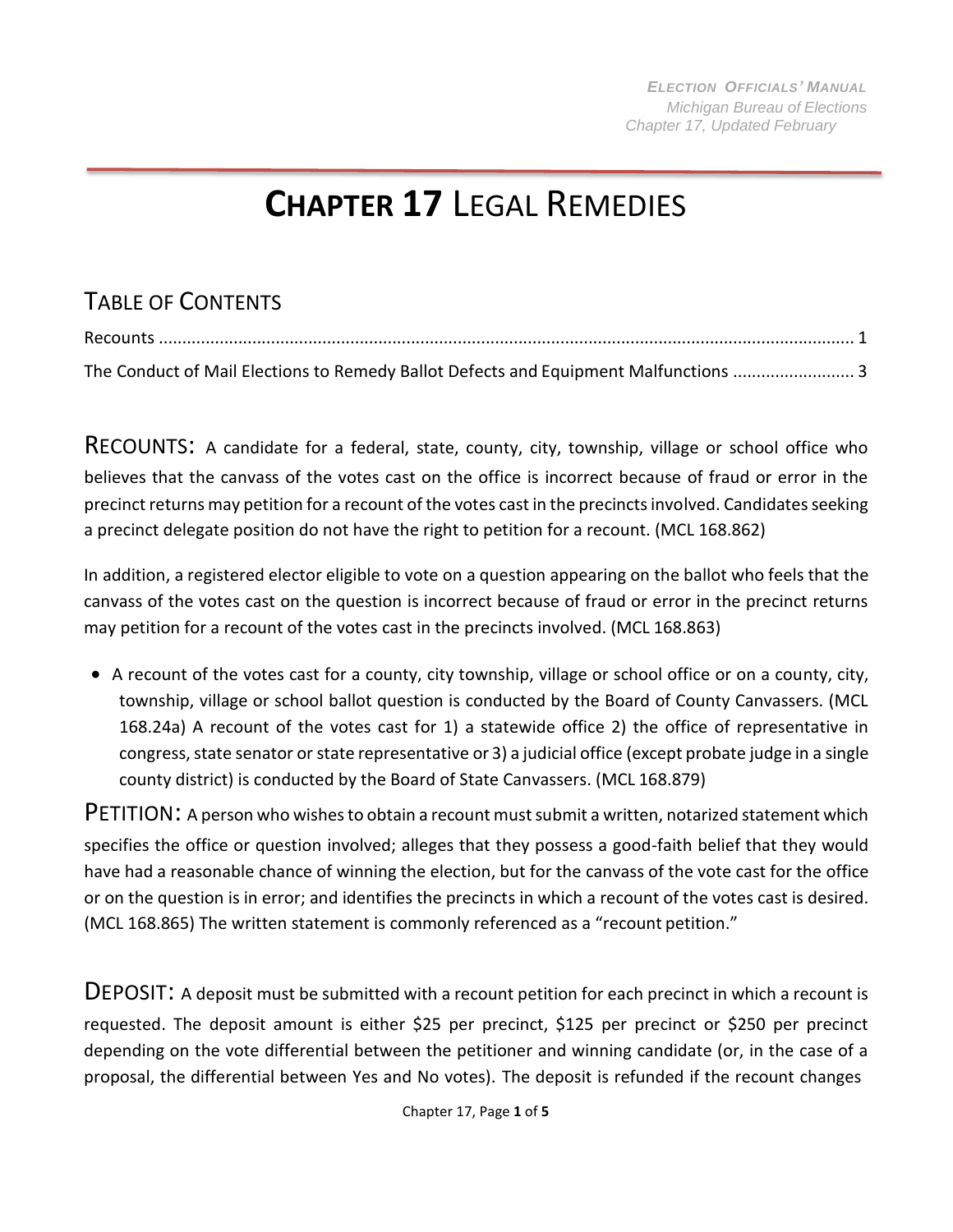the outcome of the election. If the recount does not change the result of the election, the deposit is kept by the county. The required per-precinct deposit amount is determined as follows (MCL 168.867):

- \$25 per precinct; or
- \$125 per precinct, if the official canvass of votes shows that the number separating the winning candidate and the petitioner is more than 50 votes, or 0.5% of the total number of votes cast in the race, **whichever is greater**; or
- \$250 per precinct, if the official canvass of votes shows that the number separating the winning candidate and the petitioner is more than 75 votes, or 5.0% of the total number of votes cast in the race, **whichever is greater.**
	- o Note: If more than one candidate is to be elected to the office, the applicable vote differential is between the petitioner and the winning candidate who received the least number of votes. The 0.5% or 5.0% figure is calculated based on the sum of the number of votes received by the petitioner and the winning candidate who received the least number of votes, to determine if the deposit amount is \$125 per precinct or \$250 per precinct.
	- $\circ$  In the case of a proposal, the applicable vote differential is between the "Yes" and the "No" votes. The 0.5% or 5.0% figure is calculated based on the total number of votes cast on the proposal, to determine if the deposit amount is \$125 per precinct or \$250 per precinct.

PETITION FILING LOCATION AND DEADLINES: A recount petition is filed with the clerk of the board of canvassers that certified the office or ballot question. (EXCEPTION: A petition for a recount of the votes cast for the office of representative in congress, state senator or state representative is filed with the Secretary of State – even if the office is certified on the county level.) If the recount petition is filed on the county level, it must be received by the clerk no later than the sixth day after the completion of the canvass. If the recount petition is filed on the county level, a copy of the petition must be forwarded to the Secretary of State within two (2) days after its receipt.

• Upon the receipt of a recount petition on the county level, the Board of County Canvassers is summoned by the county clerk to conduct the recount. If the recount involves a county or district office or ballot question, the Board cannot begin the recount until after the county clerk has determined whether the county must participate in any recounts requested on the state level. If a recount petition has been filed on the state level which involves the county, the conduct of both recounts (the recount requested on the county level and the recount requested on the state level)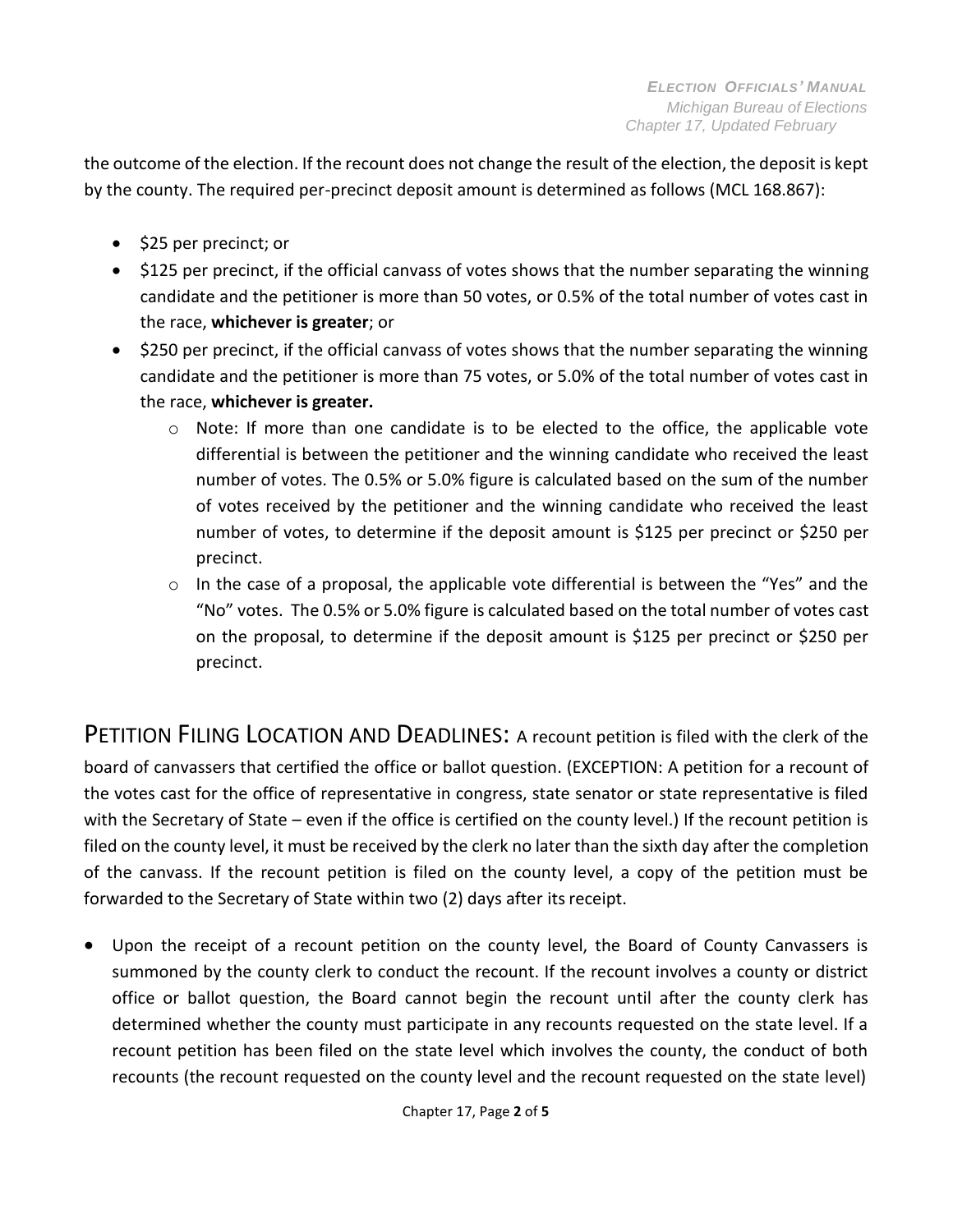are coordinated through the Department of State's Bureau of Elections. The Board of County Canvassers is not required to obtain state clearance to proceed with a recount of votes cast on a city, township, village or school office or on a question if the ballotsinvolved are not sealed in ballot boxes containing ballots cast on state or county offices or questions. (MCL 168.869)

- If a Board of County Canvassers recounts the votes cast on a city, township, village or school office or on a question, the expense of conducting the recount is charged back to the local unit. The local unit is then responsible for paying the expenses to the county treasurer. (MCL 168.869)
- A recount is conducted as provided under Michigan election law, MCL 168.841 894 and Electronic Voting Rules, R 168.793.

## <span id="page-2-0"></span>THE CONDUCT OF MAIL ELECTIONS TO REMEDY BALLOT DEFECTS AND

EQUIPMENT MALFUNCTIONS: The vote cast on an office or a ballot question is void if it can be proven under the procedures detailed below that a "defect in or a mechanical malfunction of a voting machine, voting device, ballot or other election equipment or material" could have made a difference in the outcome of the vote on the office or question. A special mail election is then conducted to correct the matter. (MCL 168.831 – 839)

- If an office is involved, the procedures for conducting a special mail election are not initiated unless a candidate affected by the problem files a petition which requests that a special mail election be held. If a ballot question is involved, the procedures for conducting a special mail election are not initiated unless a registered elector who participated in the election (as evidenced by the Poll Book) files a petition which requests that a special mail election be held. (MCL 168.832)
- A petition making such a request must be filed within 10 days *after the date of the election* with the clerk or secretary of the board of canvassers that certified the office or ballot question. (MCL 168.832) (Note that the petition filing deadline could fall before the completion of the canvass.) The petition must describe the problem which may have affected the outcome of the vote on the office or ballot question; identify the precincts involved; list the number appearing on the voting machine(s) or voting device(s) involved (if applicable); and be signed and certified by the candidate or registered elector as appropriate. (MCL 168.833)
- The clerk or secretary of the canvassing board reviews the contents of the petition to determine whether it complies with the requirements noted above. If the requirements have been met, the clerk or secretary schedules a meeting of the canvassing board. The meeting must be held within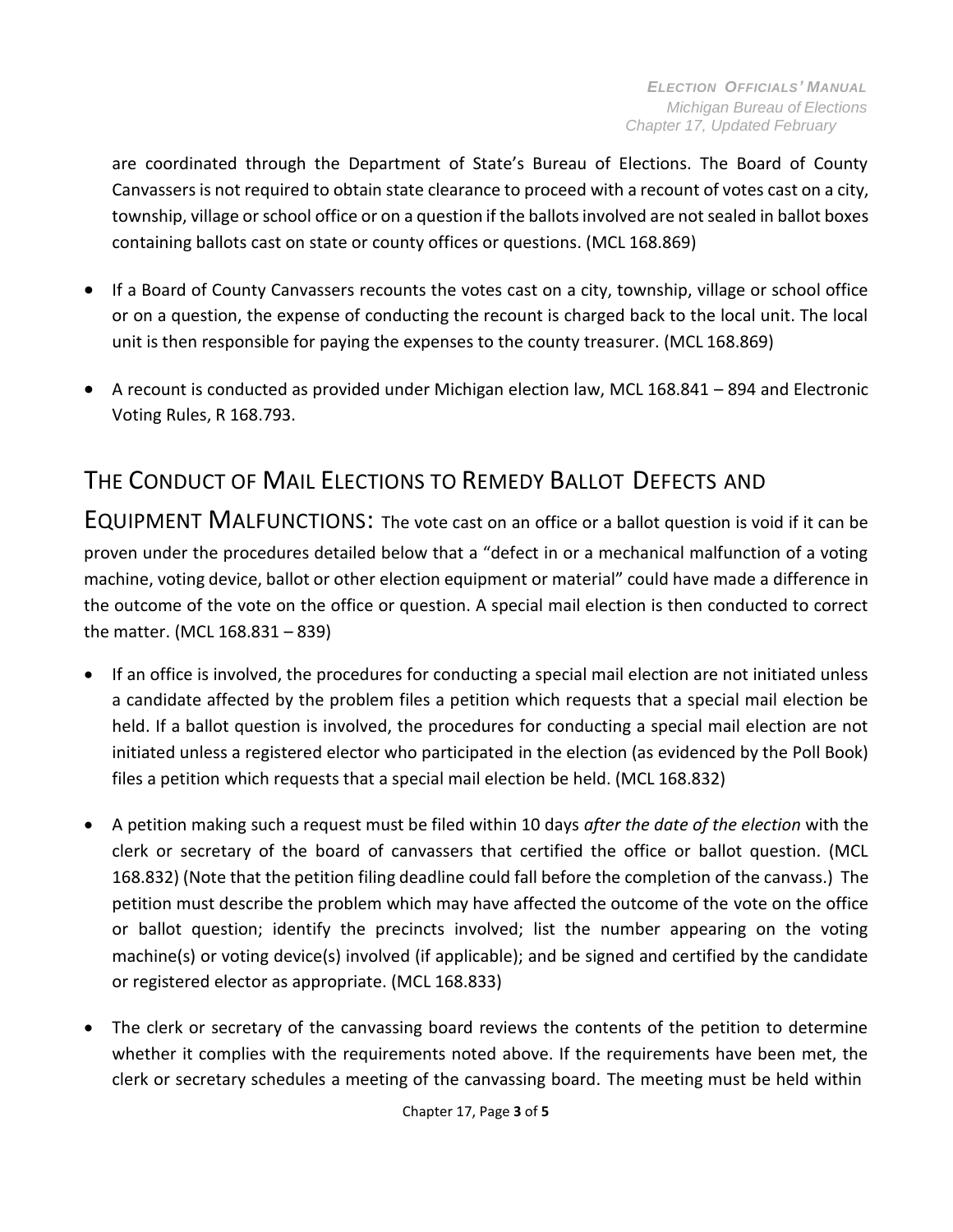five days after the filing of the petition. The clerk or secretary must contact the following persons by phone or a first-class letter to advise them of the time and place of the meeting (MCL 168.835):

- The appropriate local election official.
- − If an office on a special, general or nonpartisan ballot isinvolved: all other candidates who sought the same office.
- − If an office on a partisan primary ballot is involved: all other candidates who sought nomination to the same office under the same party column header.
- − If a ballot question is involved: the sponsor of the ballot question, any Ballot Question Committees organized to support or oppose the proposal, and the registered elector who filed the petition.
- When the meeting is held, the canvassing board reviews the facts involved and orders that a special mail election be held in each precinct affected by a "defect in or a mechanical malfunction of a voting machine, voting device, ballot or other election equipment or material" if the following is established: 1) an elector could not cast a valid vote in the precinct for the petitioning candidate or for or against the ballot question because of the defect or mechanical malfunction and 2) based on the available canvass, the number of electors who could not cast valid votes for the office or for or against the ballot question is greater than the number of votes separating the candidates getting the most and the second most number of votes or is greater than the number of votes separating the total "YES" votes and the total "NO" votes. If the number of votes for an office or for or against a ballot question recorded on a voting machine exceeds the number of electors who voted on the machine, then a special election is held if the number of excess votes recorded on the machine is greater than the number of votes separating the candidate getting the most and the second most number of votes or is greater than the number of votes separating the total "YES" votes and total "NO" votes. (MCL 168.836)
- If a special election is ordered by the canvassing board, mail ballots are sent to the electors who voted in the affected precinct(s) by the clerk of the city or township in which the precinct or precincts are located. The ballots must be sent within five days after the order for the special mail election is issued by the canvassing board. A note from the canvassing board must be included with each ballot which requests the elector to vote on the office or question as he or she voted (or attempted to vote) in the primary or election. (MCL 168.837) It is important to note that the special mail ballots are sent to only those electors who *actually voted* in the precinct or precincts involved at the primary or election. If the absent voter ballots cast in the precinct were not affected, the special mail ballots are not sent to the absentee voters.